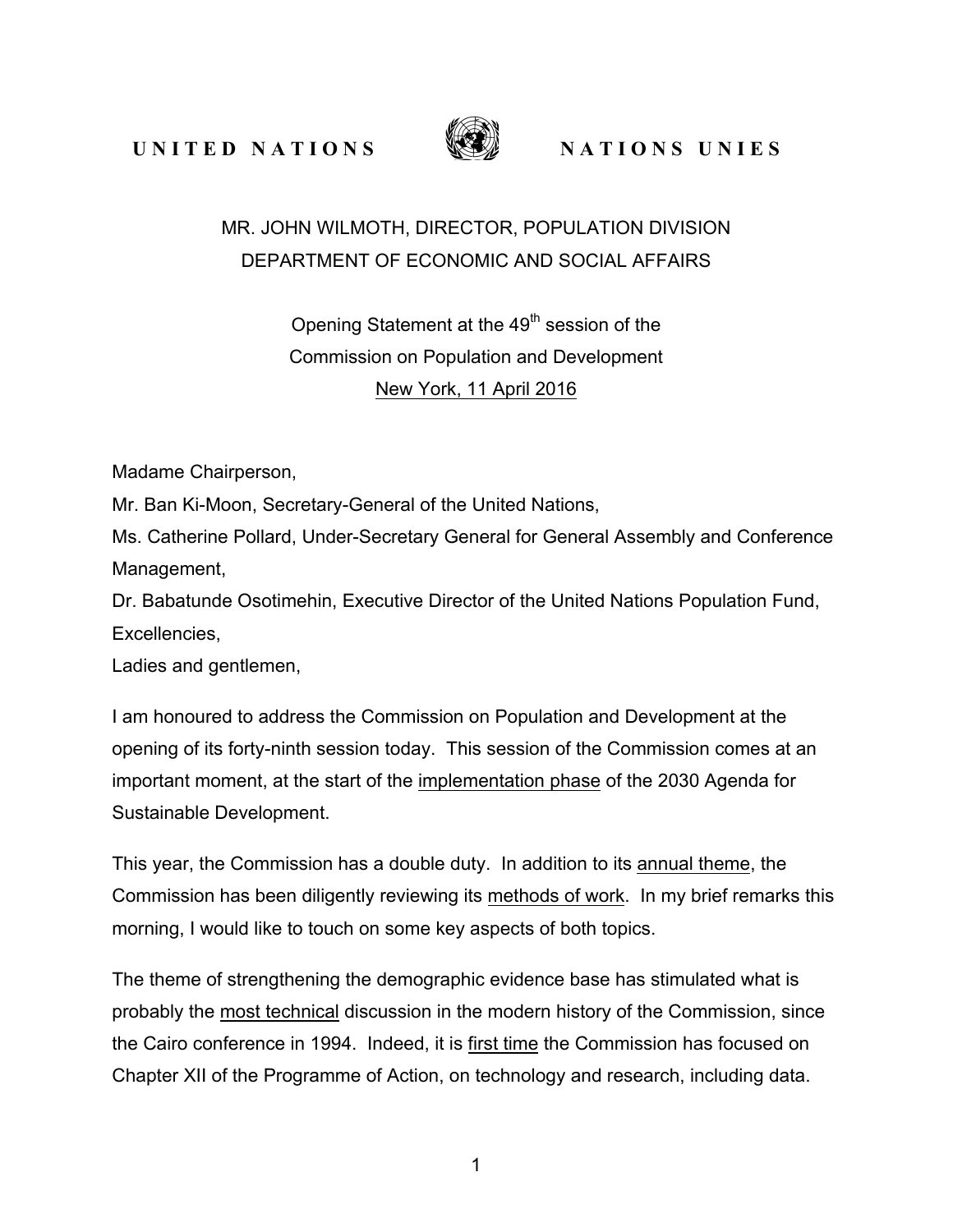We should recall that building an evidence base requires not only data but also analysis of those data, leading to a better understanding of the topics considered. In addition, we should recall the complementarity between this Commission and the Statistical Commission: put simply, the Statistical Commission focuses on data production, whereas this Commission focuses on data analysis and on the insights and guidance for policy that follow from that work.

Through its deliberations this year, the Commission has an opportunity to contribute expert advice on the kinds of population data, and on ways of collecting and disseminating those data, that will enable a better and richer analysis, thereby strengthening the demographic evidence base.

In that spirit, I would like to highlight three key messages in relation to the special theme of this session. First, high priority should be given to strengthening national systems for collecting traditional forms of demographic data, in particular, data coming from population censuses, civil registration systems, and household surveys.

There has been much talk in recent years about "big data", a term that refers to diverse collections of information resulting from commercial transactions or other everyday activities. Such data typically include thousands or millions of records and contain valuable information with an enormous potential for analysis, but also many challenges.

One key point is that, so far, there are no signs that the various forms of "big data" will be capable of replacing the traditional sources of information that form the foundation of the demographic evidence base. In our enthusiasm to embrace "big data", we should not reduce our ambition for ensuring universal coverage of populations and events in censuses and civil registration systems, while also working to strengthen national capacities for collecting other kinds of information through household surveys.

In addition to emphasizing the importance of maintaining and strengthening the traditional sources of demographic data, allow me to mention two key recommendations on techniques of data collection and management. Both topics are notable for their simplicity and low cost combined with a potential for high payoff.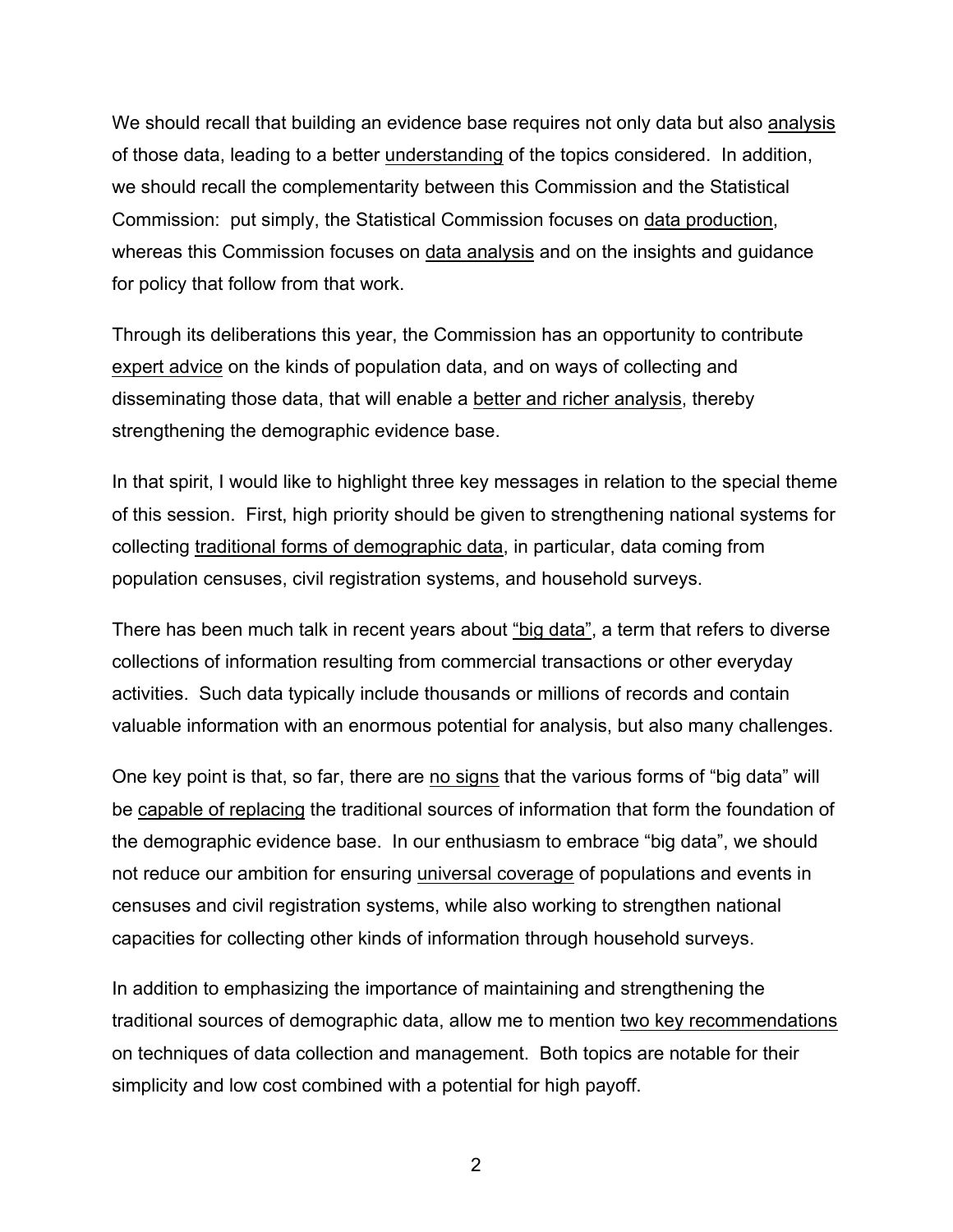First, there is much to be gained from embracing "open data" policies. In short, there are vast stores of existing data that remain inaccessible to researchers and other potential users of the information. Governments should be encouraged to provide access to anonymized micro-data – that is, to records of individuals or households that have been stripped of individual identifiers to protect privacy. Access to micro-data opens up many possibilities for analysis, including for disaggregation by social group.

Second, much can be gained from the widespread application of a technique known as "geo-referencing" – that is, associating geographic information with each unit of analysis, typically referring to the location of a neighbourhood rather than individual households. With such information, it becomes possible to derive estimates that are disaggregated by geographic location, helping to document inequalities between social groups. In addition, geo-referencing facilitates the integration of data from diverse sources, greatly expanding the possibilities for analysis and understanding.

Ladies and gentlemen,

The other topic that has occupied the Commission and its Bureau over the past year is a review of the Commission's methods of work. In this case, let me back up and recall part of the history of how it was decided that the Commission would consider this topic during the current session. Last year, I had various discussions on this topic with the Chair, who at that time was Ambassador Frankinet of Belgium.

It is fair to say that Ambassador Frankinet and I shared a view that the Commission was broken and needed to be fixed. This view derived from several factors, including the rancorous discussions of recent years, the difficulty to achieve consensus, the recurrent focus on difficult issues for which international consensus is still lacking, and a concern that the stalemate on these issues might never be resolved and was holding back progress on other matters – these were, for us, signs of a problem that needed to be addressed, and we looked to a discussion on the methods of work as a way of helping the Commission to find a constructive path forward.

After further discussions, however, the Ambassador, myself and others began to observe that changes in the Commission's methods of work would not be sufficient to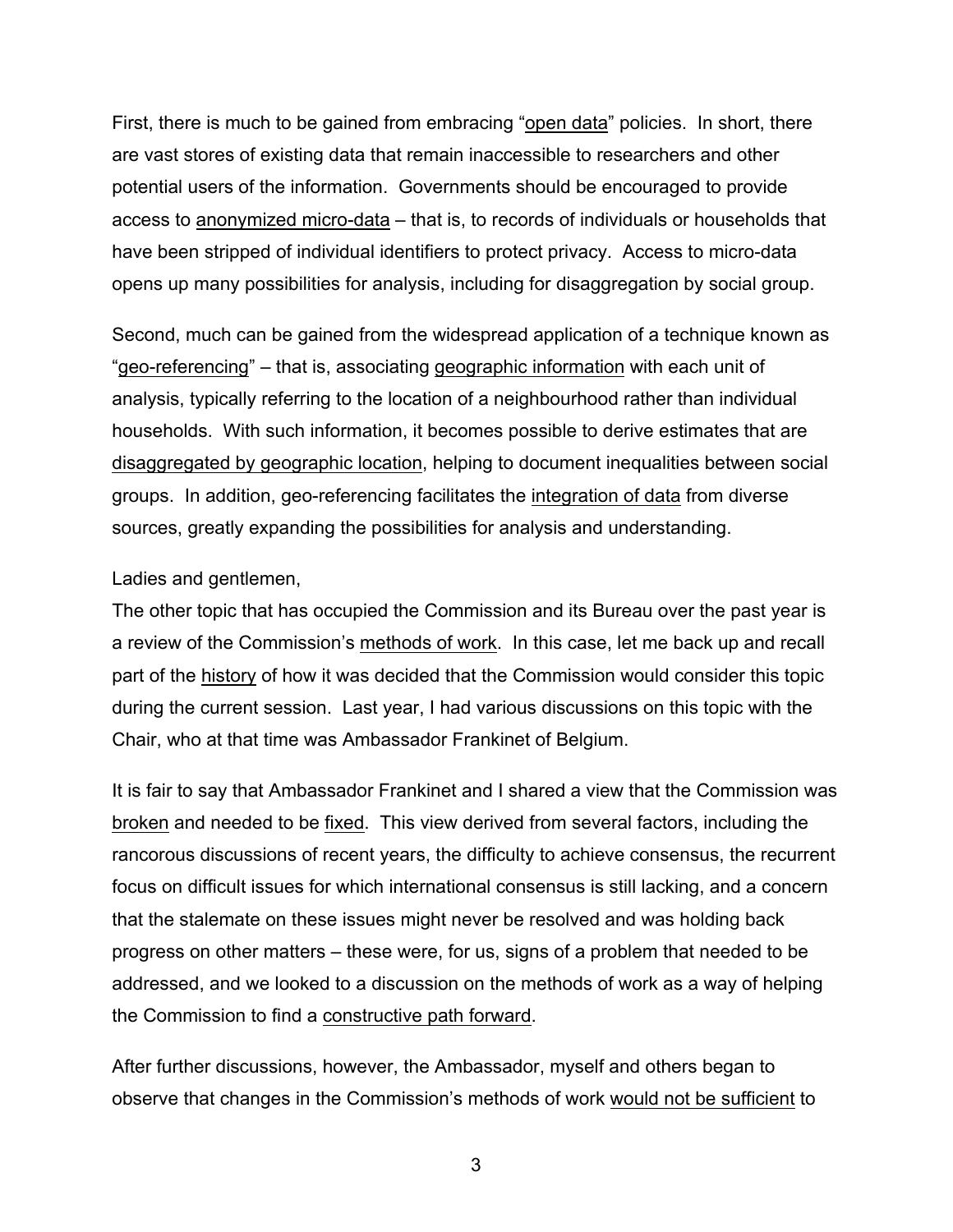resolve the problems I have just mentioned. For those issues, it would be necessary to consider as well the mindset of delegates when they walk into the negotiating room. This includes their willingness to listen and to try to understand with compassion the views of others, their commitment to flexibility, and their determination to find common ground and consensus. I should add that all of these traits are required, equally, by the Secretariat and the UN system in supporting the work of the Commission.

In short, over the course of the last year, the review of the methods of work shifted from being an attempt to fix a broken Commission to being mostly a discussion on how to adapt the Commission's practices to the exigencies of the 2030 Agenda for Sustainable Development. The review has helped to shine a fresh light on some of the most challenging issues and has fostered a constructive dialogue amongst delegations and with the Secretariat and UNFPA. It is important to acknowledge, nonetheless, that the review and any resulting revisions to the Commission's working methods will not resolve some of the larger issues that helped to motivate the review.

I would like to commend the Chair of the current session, Ambassador Kasese-Bota of Zambia, for her commitment to guiding the review of the methods of work in a manner that has been fully transparent and inclusive and for setting a good example in making arrangements for the informal consultations on the draft resolutions and decisions of the current session. It took time and was not easy, but eventually the Chair succeeded in identifying two teams of co-facilitators, pairing countries of different regions and finding capable and enthusiastic delegates from both inside and outside the Bureau to lead the negotiations. I think the result has been quite positive so far, but we must still reach the finish line.

I will not say much about the details of the review of the methods of work, except to mention one topic that seems fundamentally important from the perspective of the Secretariat: the multi-year work programme of the Commission. Many of you will recall that prior to 2014, the Commission had maintained a two-year planning horizon for more than a decade. Since 2014, however, the Commission has been planning its work only a year in advance.